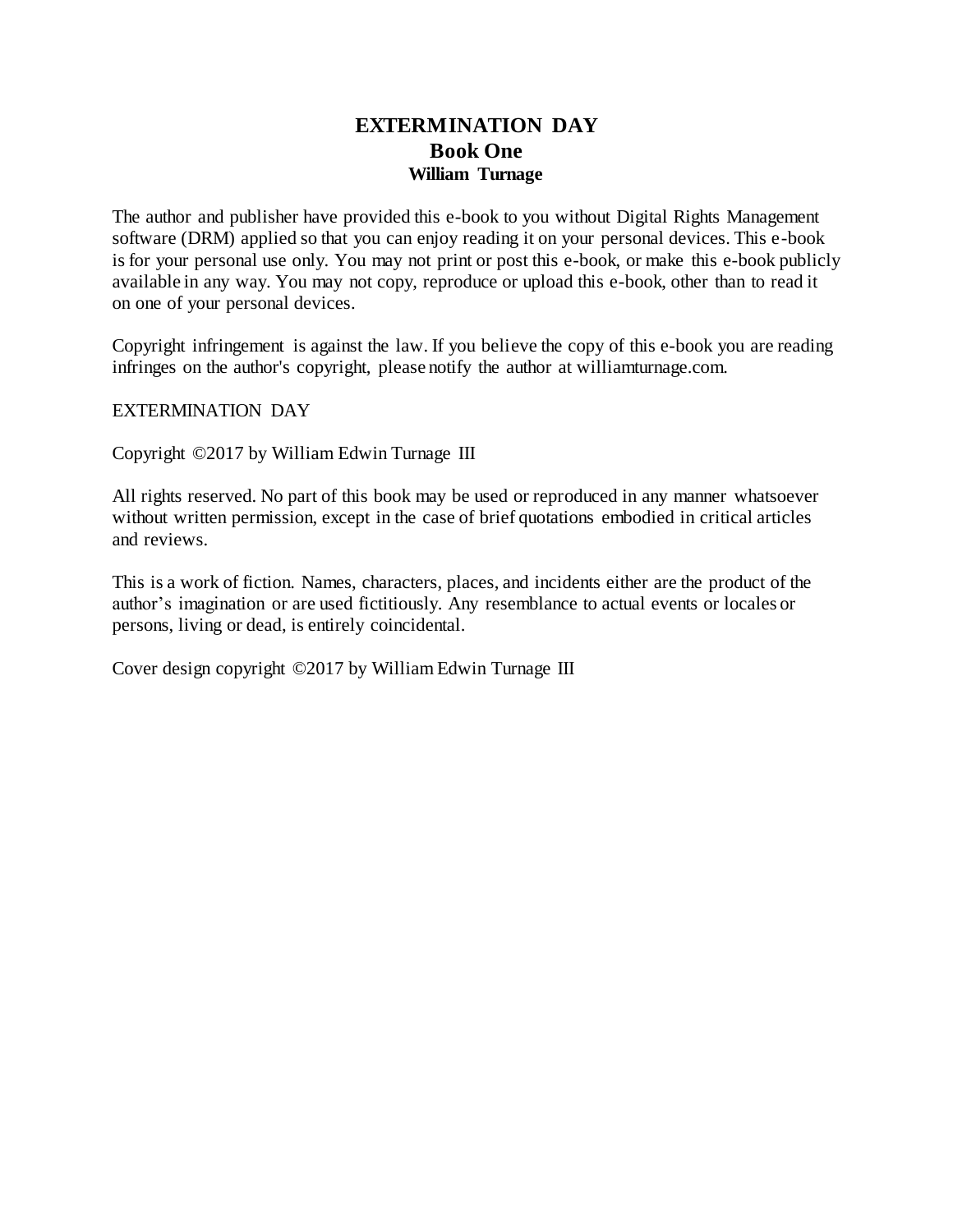### **Synopsis**

#### AN EPIC FAST-PACED POST APOCALYPTIC THRILLER

Survivors of a deadly virus must time travel into the past and warn the world of the coming Apocalypse.

January 15, 2038 – Extermination Day. A surprise meteor shower comes cascading down from the sky one winter night. Most people think it's beautiful. Others fear it, as civilizations have throughout recorded history. They are right to be scared. Several hours later people start to die. It begins with a simple cold. Within an hour, a horrible cough. Finally your lungs fill with fluid and you drown in your own blood—a painful, crippling death. The horrible virus spreads through the world, viciously killing everyone in its path. U.S. Congressman Jeff Madison is one of the few survivors. He and a team of scientists at the secret underground government base called Project Chronos try to figure out the truth of who is behind the attack.

But the virus is only the beginning.

What ensues is a desperate struggle against an overwhelming malevolent force bent on the total extermination of the human race. The survivor's only hope may be to escape into the past and try to warn humanity of the impending attack in the future. But what can they do when the very air they breathe can kill them in under an hour? Time is running out, something is hunting them, and there is a traitor trying to undermine their efforts at every turn.

Can Madison and his team survive this disaster and figure out who is trying to kill them, or will humanity become just another extinct species?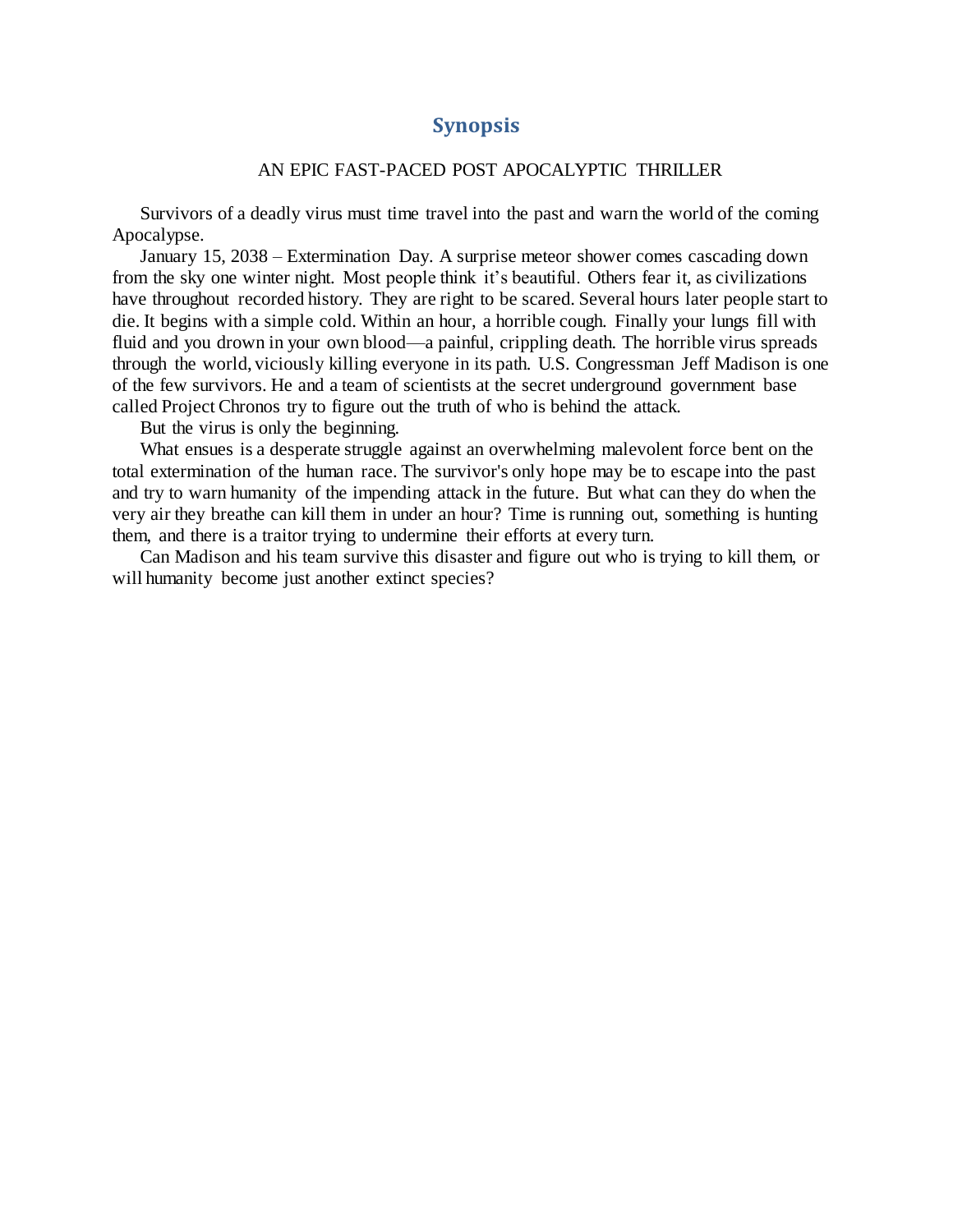## **Chapter 1**

**8:45 pm EST January 15, 2038 Washington, D.C.**

President Martin Diaz slammed the door to the Oval Office. He was sick of all the damned bureaucrats and their endless doubletalk. No one on Capitol Hill—the scared little rats—wanted to take risks. Diaz didn't make it to the highest office in the land by playing it safe. He didn't make it out of the Cuban ghettoes of Miami by being timid, and he wasn't about to run scared today.

He had just finished up a meeting with the Speaker of the House, a mealy-mouthed, fat little man who'd been in office far too long to remember what the real world tasted like. If Diaz had had to deal with him back in the barrio, he would've bitch-slapped his fat face. But here in Washington, he had to be civil.

"You can come out now, Natalia," Diaz said.

A young Venezuelan intern emerged from the closet with a coy smile on her face. Diaz kissed her on the forehead.

"You don't want to forget these," he said, reaching under his desk and pulling out her bright red panties.

Natalia smiled and quickly put them back on under her short skirt. "Sounded like you were ready to punch that guy," she purred in her thick Latina accent. "That's so sexy."

Diaz smiled and kissed her again, then swatted her ass to scoot her out of the room.

"Budget talks, dear. That's how we do it here in Washington. Now run along; I have to get back to my speech."

Natalia was young and beautiful, but he didn't want her to get too clingy, to ask too many questions. Their little affair was nothing more than that, just heated physical attraction. Anything more and people would talk. His wife might even get wind of it and that was the last thing he needed. Diaz wasn't intimidated by anyone, but when his jealous wife's fiery blood started boiling, he knew to get the hell out of the way.

He sat behind his desk and pulled up his speech on his portable again. He'd been reading it over for about the tenth time when Natalia had walked in with coffee, looking sultry and sexy and wearing that perfume that drove him crazy. He figured he could take a quick fifteen-minute break from his speech.

But then the damned Speaker came knocking on the door before Natalia had a chance to leave. He was worried about Diaz's latest proposed cuts to Social Security. The system was going to go bankrupt this year if something wasn't done, so Diaz was taking a bold initiative to solve the problem, something the "old" Washington was fighting him on.

He threw his feet up on the antique desk and sipped his coffee as he scrolled his fingers across the pad of his portable and smiled.

Among her other talents, Natalia did make a damned fine cup of coffee.

It was Diaz's second time addressing Congress and the American people as president, and he wanted everything to go perfectly. His had been a hard-fought campaign, as he supposed they all must be. But he'd come out on top largely because of his raw determination and the fighting spirit gained from the streets of Little Havana.

As he was going over the wording on his closing remarks, Diaz received a call from the Secretary of Defense. He quickly punched up the video showing the Secretary's stern face.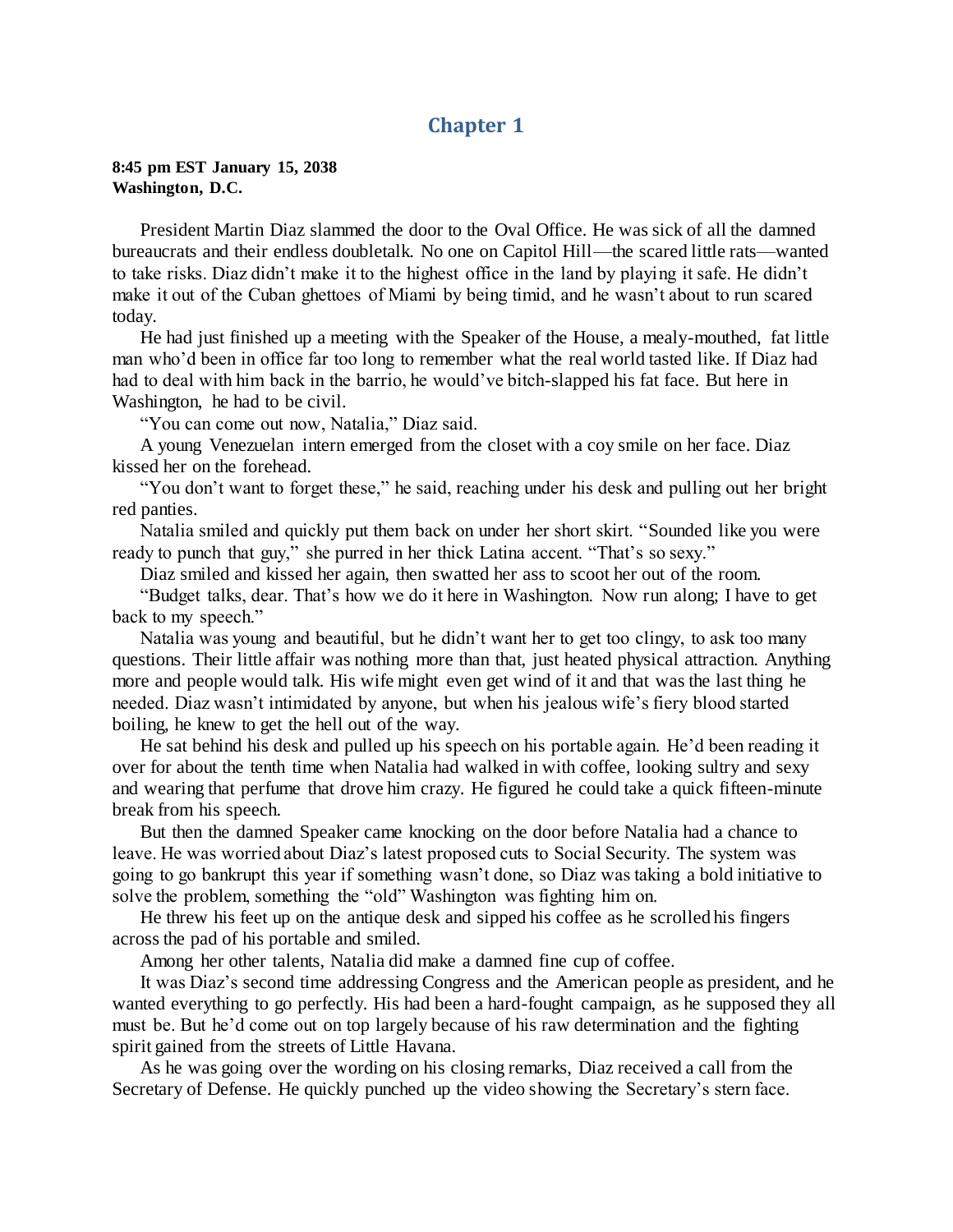"Mr. President, I've spoken with several scientific organizations, and they confirmed that those lights in the sky earlier were simply small meteors burning up as they entered the atmosphere. Basically, it was just Earth passing through a dust cloud, nothing else."

Diaz had seen the millions of tiny meteor trails earlier that night just after sunset. News broadcasts from all over the world reported the same event. It had been quite spectacular, lasting about an hour, and had terrified most of those who'd observed it.

"Any danger?" he asked.

"No, sir. The end result was simply an elaborate fireworks show around the world."

"Why didn't anyone know this was coming? Aren't there scientists, astrophysicists or something, who search for this type of thing?"

"There are, sir, but they tell me that the dust cloud was spread over too wide an area to be seen clearly with our telescopes and Earth passed through it quickly. We had minor damage to several satellites, but nothing else."

"Okay, thanks for the update, David. I'll make a short mention of it in my speech since so many got worked up by it. You know, all that talk of the end of the world."

"No, Mr. President, the sun will come up tomorrow just fine, and we'll all have to get up and go to work, same as always."

Diaz smiled. "Yeah, and some of us have to go to work right now. Back to my speech, David. I'll talk to you tomorrow."

He ended the call and touched the screen to return to his speech. As he was looking down, a clear stream of fluid dripped from his nose onto the screen.

"Damn." *I can't be sniffling and blowing my nose on camera in front of millions of Americans and everyone else watching around the world.*

"Patty," he said to his secretary through the intercom, "get me some cold medicine please. I feel like my head is going to explode in here."

Diaz made a couple of last-minute changes to his speech and sent it over to the teleprompter in the House chamber. Then he closed up his portable and reattached it to his wristband.

As he was preparing to leave, he noticed an unfamiliar folder on his desk, one marked "Top Secret."

Where'd that come from? And who the hell used physical files rather than digital anymore? Patty hadn't brought it in, had she?

Had Natalia been carrying it?

When she'd walked in earlier, Diaz wasn't paying attention to what she was holding, only to what she was wearing. Or not wearing, as was the case. She could have left it.

"Patty did you leave this old file on my desk?" he yelled out the door.

"Yes, one of the Secretary of State's assistants just gave it to me. The assistant said he found it in a pile of documents in the in-box on Farrow's desk when he was looking for something else. He saw the date and the Presidential Seal and thought it best to pass it along to me. I don't think the Secretary ever saw it."

The Secretary was always traveling, so the document could've easily gotten buried under all the other information vying for his attention. Damn, Diaz knew he should check it out before he left to give his speech.

He picked up the folder. The edges were worn and the paper was old and faded. It was had been sealed shut with the official Presidential Seal of William Jefferson Clinton, forty-second President of the United States of America.

The damned thing was over forty years old.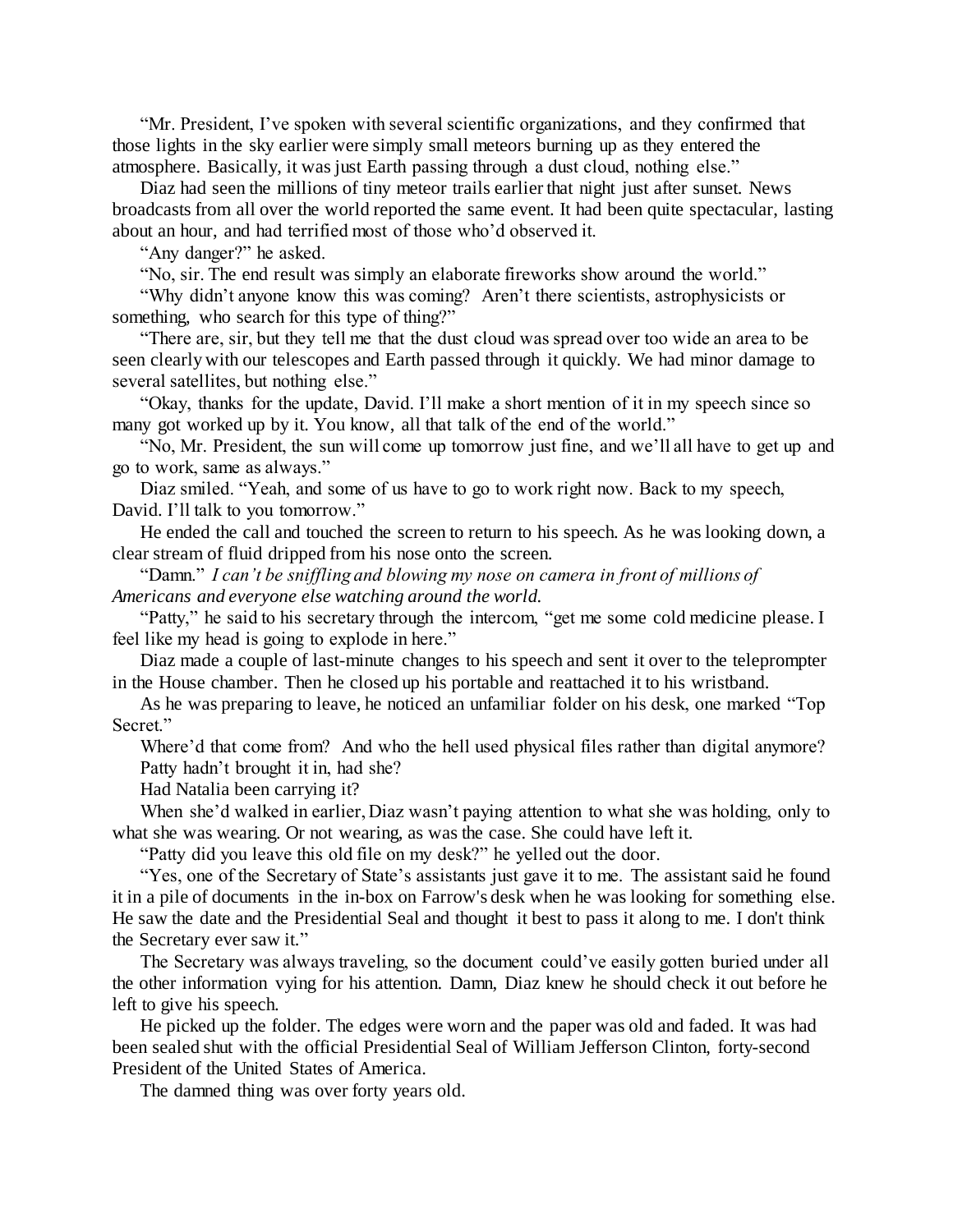Diaz was born during the first Clinton administration, so he had no memory of the man as president, only what he could recall from history books. His interest piqued, Diaz broke the seal and looked inside. The cover page said, "Project Chronos: For the President's Eyes Only, January 14, 2038."

He grunted and shook his head in disgust. A day late, of course. Somebody screwed up, as usual.

The next page was a handwritten letter from President Clinton.

"Dear Mr. President, I hope this letter has made it into your hands in time. An overwhelming disaster is about to overtake you and the nation. In fact, the entire world is at risk. You need to be prepared. This file contains data on a top-secret project we have only just begun working on but that will prove to be crucial for the survival of the United States of America."

"Knock, knock!" yelled Brent, Diaz's chief of staff, poking his head in the door.

What the hell was Patty doing? She should be screening people, keeping them from just opening the door like that. He was the president, after all, and deserved a little privacy.

"Sir, they're ready for you," Brent said as he bounced into the Oval Office full of his usual energy. "Now's the time to make your mark. You ready?"

"Aaaaa-*cho*!" Diaz couldn't hold back a nose-clearing sneeze.

"You should take care of that before you head out," Brent said, gesturing toward Diaz's nose. "No shit, Brent. Patty! Where the hell is that cold medicine!"

His secretary came running in, frazzled even more than usual, and handed him a pill.

"I'm sorry, sir. We'd run out, and I had to go to medical to get more. Apparently a lot of colds are going around."She was sniffling as well, and pulling a tissue out of the sleeve of her sweater.

He popped the pill and put down the top-secret folder. It had certainly grabbed his attention, but it would have to wait until after his speech. He couldn't keep Congress, or the American people, waiting. As he stood, he felt faint and pressed his hand to the desk to steady his legs.

"Are you okay, sir?" Brent asked, reaching over to grab his arm.

"Aaaachooo!" This time it was Brent doing the sneezing.

"I'm fine," Diaz said."Just a headache from this cold. Sounds like you've got one too."

"I think we all do," Brent said as he wiped his nose with a tissue he pulled from a fancy box on Diaz's desk. "This one's come on quick." He sneezed again. "Maybe it's allergies."

Diaz left the Oval Office and hopped in his limousine for the short drive over to the House chamber. Once inside, he paused to greet and shake hands with staffers and well-wishers along with a crowd of elected officials, reporters, and other audience members. Everyone wanted his attention so they could get their picture taken with him or just wave a greeting.

Diaz loved all of it, loved being the center of attention. But more than that, he loved the power. He loved being the man in control, the one they all listened to, the President of the United States of America. Diaz made his way to the podium at the front of the chamber, continuing to shake hands and smile. He knew all the senators, and many of the House members, personally. He asked several how their families and children were doing.

As he stepped up behind the podium, he felt a lump in his throat and coughed lightly. His nose was still running and his head was killing him. He'd just ignore all the crap for now, though, and power through the speech.

The main thing was not looking weak. He shook hands with the Speaker of the House and then the Senate Majority Leader. The vice president was traveling that night, flying the friendly skies on Air Force Two, and not in attendance.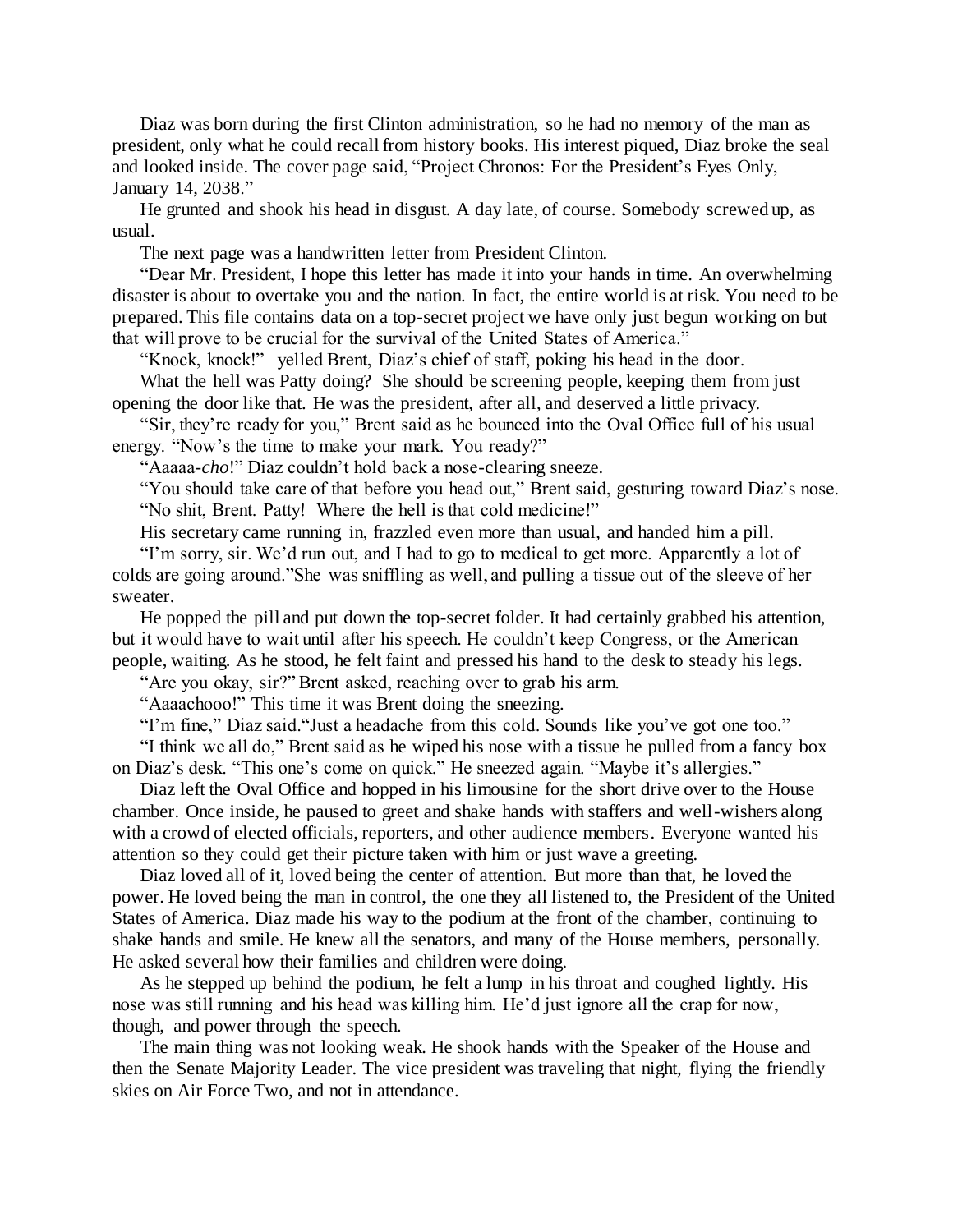Diaz stepped up behind the podium, and thunderous applause rose from the floor of the Congressional Chamber. He smiled and waved, feeling the excitement and energy from the crowd. When the applause started to die down, he began his speech by thanking everyone for coming out and wishing them all the best. Then he went into a short moment of silence as he asked everyone to remember the fallen soldiers from the recent conflict in Venezuela. The U.S. was conducting joint operations with several Latin American countries to try to control the chaos that had sprung up after the recent death of Venezuela's latest quasi-dictator.

"Vaya con Dios, go with God," Diaz said at the end of the moment of silence. He then started on the meat of his speech. As he was talking, Diaz noticed a lot of people sneezing and blowing their noses, far more than normal even for a cold January day. His head was throbbing, and his body was icy cold one minute, burning hot the next. Combine that with aches and pains and he knew it was more than just a cold and likely a full-blown nasty flu coming on. When he got to the section of his speech on the budget, he had to stop to sneeze. There was no holding that one in.

When he turned back to the podium he joked, "I think I'm allergic to deficit spending." Everyone laughed, even some opposing-party members. "From the sound of it, I think we all are." More laughs and scattered applause followed.

Diaz continued with his speech for a few more minutes until excessively loud coughing drowned him out. Perhaps the guy was truly going to cough up a lung. It might prove to be a medical emergency, but it could be some ploy, a protestor determined to disrupt his speech.

Then more coughing started—a spreading pestilence through the room. *What the hell!*

He tried to say something into the microphone, but choked over a huge lump in his throat. Then he started coughing. Just a little at first, then deep, body-heaving coughs. Struggling to take a breath, he felt fluid fill his lungs, as if he were deep underwater, drowning. He covered his mouth as he hacked, trying to clear his lungs, then looked down at his wet hands to discover they were covered in blood. It was suddenly pouring from his nose and mouth.

"Can't breathe," he tried to say, but nothing came out except a gurgle and more blood.

He fell to his knees as his legs gave out, still coughing in heaving spurts, his whole body convulsing. The pain was searing as he struggled to draw air into his burning lungs. Secret Service agents ran to his aid, but they too were coughing and then falling to their knees, blood pouring from their noses.

Was he dying? Was it a terrorist attack?

Waves of horrible pain pulsed throughout his body.

Hell no, he wasn't going out this way.

He'd fought too long and too hard to be president, and he still had so much to do. And what about his wife and son? He couldn't leave them behind. He wanted to see his son grow up, he wanted to kiss his wife again. Despite all the many affairs, he loved her. She was in the front row, close to the podium. He looked down to where she was seated—she was sprawled out, convulsing on the carpet.

As President Diaz lay in a pool of his own blood on the side of the podium in the House Chamber of the United States of America, he watched his wife reach for him. Her beautiful face was painted in blood. The color of death streamed from her eyes, nose, and mouth. She struggled to raise a quivering hand toward him. Martin Diaz's last thoughts as the world faded to darkness were of his wife and his love for her.

"Goodbye, mi amor," he whispered without sound. His eyes closed and all was quiet.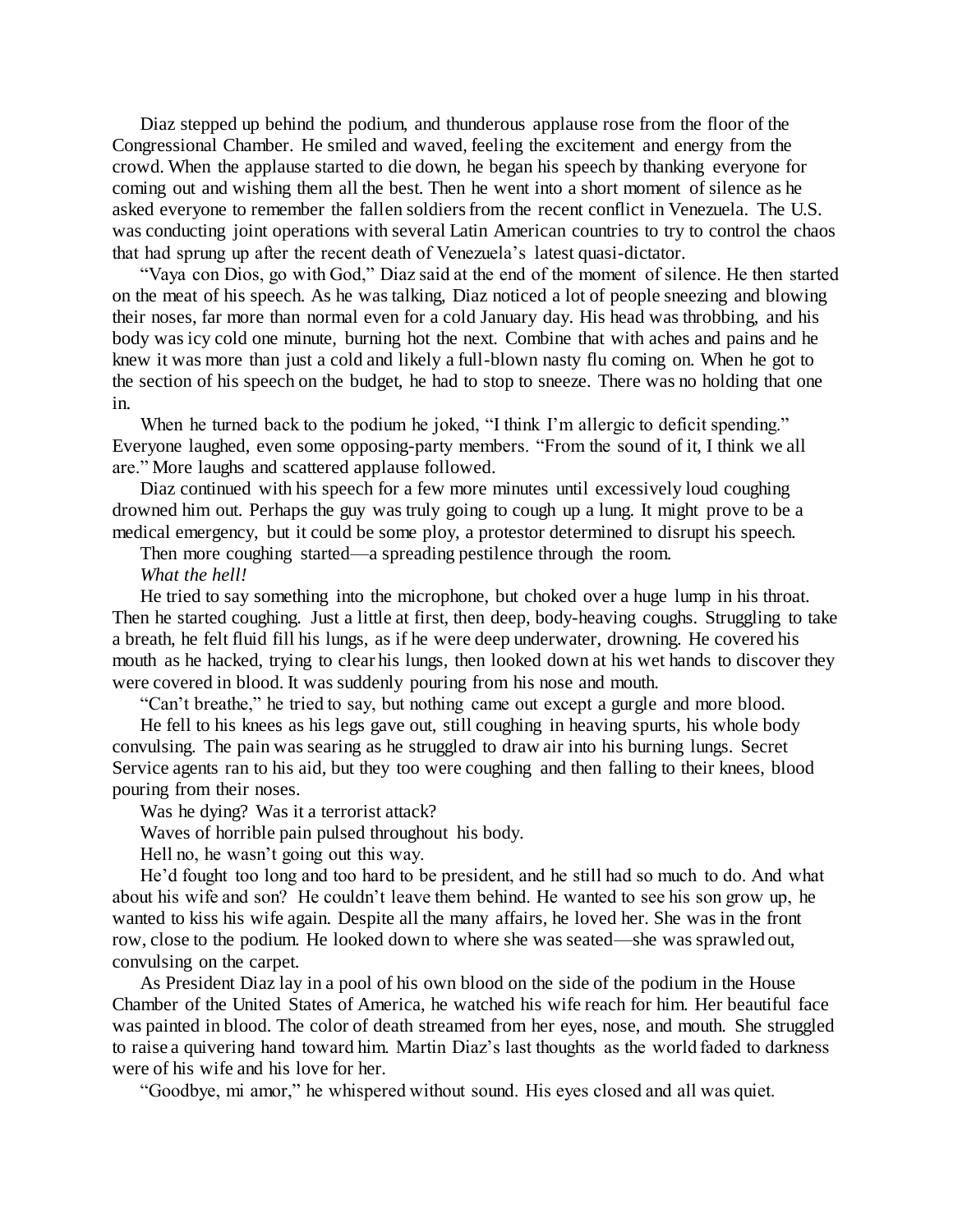#### **Chapter 2**

**9:30 pm EST January 15, 2038**

#### **Carlsbad Caverns National Park, New Mexico, USA**

Thirty-five-year-old Congressman Jeff Madison sat watching TV, drinking a delicious glass of Pinot Noir, and reading the day's news on his portable. He was alone in a small conference room furnished with a table and a few hard chairs. The State of the Union address was droning on in its usual boring monotony, senators and congressmen rising to applaud on cue. Jeff half listened and gave half his attention to the news. His thoughts were turned more toward next fall's election. He was gearing up for his second term as a congressman from Virginia and was preparing to move into full money-raising mode. That meant a lot of meetings with business owners and so-called powerful people in his district. Jeff thrived on the action—on making things happen.

He loved seeing his name in the papers. He loved having strangers come up and shake his hand. He loved having his picture taken with female fans from his district. His minor fame as a good-looking, energetic young congressman was intoxicating. In his field, Jeff was a mover and a shaker, and people came to him to get things done. The main desire he had, however, was to play on a bigger field. Outside of his district, no one knew who he was. He intended for that to change. In a few years, after a successful run in Congress, Jeff planned to make a grab for the governor's office or even a senate seat.

In the meantime he'd enjoy the perks of the job, which right now included a glass of wine, a couple of Secret Service agents guarding him, and a private plane ride back to Washington tomorrow morning. Jeff pictured the flight attendant who'd waited on him on the way to this base. Not more than a seven, but she had a killer body and she'd been quite flirtatious, leaning over him when she served his food and touching him on the arm and shoulder frequently. Jeff knew all the cues. On the way back, he'd definitely see if she wanted membership in the exclusive Jeff Madison mile-high club.

Well, not all that exclusive, Jeff thought, chuckling slightly.

He wished he was in Washington today, but this was his day in a secure location playing "designated survivor." To maintain continuity of the government in case of a disaster or terrorist attack, one member of the government was sent to a secure location and given the full protection of the president. It should have been the vice president here today, but a member of his staff asked that Jeff switch places with him. So that made him kind of the backup designated survivor. The VP had more pressing issues to take care of, so Jeff was left with this year's short straw. Of course nothing exciting ever happened.

The secure location seemed pretty secure to Jeff, to the point of overkill. The secret base was located just outside of Carlsbad, New Mexico, near the Carlsbad and Lechuguilla caverns. When he'd arrived at the base around two p.m. this afternoon, he'd been taken underground at least ten floors. They told him the base had been built into the cavern system of the Carlsbad Caverns National Park. What they used the base for, he had no idea. It was curious, though, that they built a base this far out, basically in the middle of nowhere, and buried it deep in a hole.

Jeff finished reading the news and had started loading a movie from NetCloud onto his portable when his attention was caught by odd noises from the House chamber.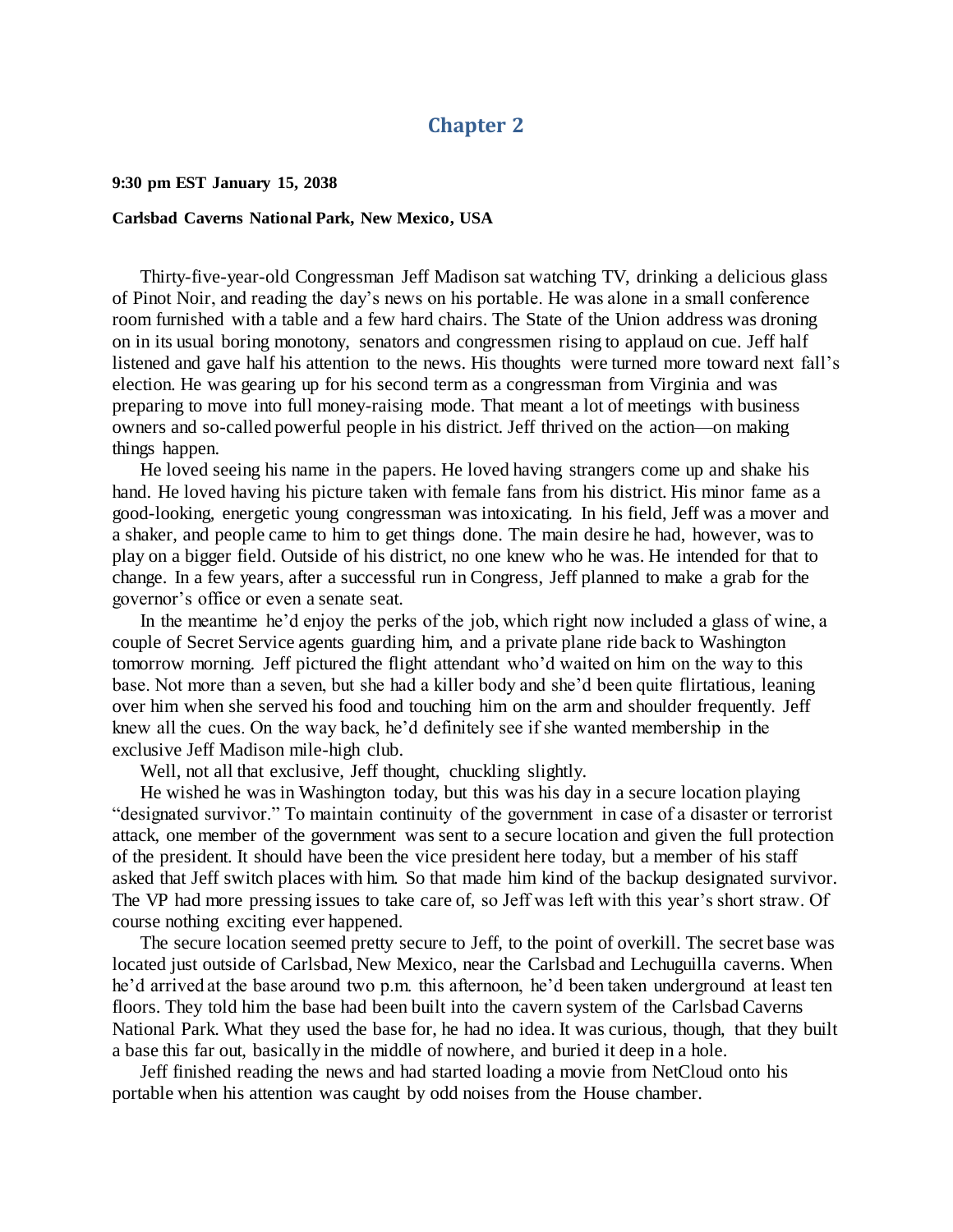One of the distinguished gentlemen in the audience was coughing obnoxiously loud, disrupting Diaz's speech.

How rude.

Jeff didn't agree with the president on every issue, but he'd never dream of interrupting a public speech. He had too much respect for the office, if not necessarily the man in that office.

What started as a single cough progressed into a cacophony; another senator or congressman chimed in with outrageously loud coughs.

"What the hell is going on?" Jeff said. "A ploy to direct attention away from the president's message?"

The president stopped talking and grabbed at his throat. The camera wobbled as Diaz started coughing up blood. Then it was running, almost gushing, from his nose and mouth.

The news anchor raised his voice to say, "There appears to be an attack of some type, invisible gas, we can't make out . . . Oh my God!"

Jeff leaned forward as the scene played out on his portable.

There was a long pause and then the anchor screamed, "Get them out of there!"

With cameras rolling, everyone in the House chamber started to drop, kicking convulsively, blood streaming from their faces. Secret Service agents tried to help the president, but they too collapsed and fell helplessly, grabbing their throats in the throes of death.

Jeff sat watching in disbelief. Someone had to do something! *Do something*, he silently urged.

The door to the room where he was waiting burst open.

In rushed two of the Secret Service agents who'd accompanied him to New Mexico.

"Congressman, we need to move you immediately," said the younger of the two agents. "There's been an attack,"

"What's going on, does anyone know?" Jeff asked, panic rising in his voice.

"We don't know, sir. We were just given orders to take you deeper into this facility."

"We're already ten floors underground; how much deeper does this thing go?" Jeff had assumed they were at the bottom of the base.

"Quickly, sir." One of the agents grabbed him gruffly by the arm, and they all headed into the corridor. Down the hallway was the elevator where another man, in a white lab coat, was waiting, holding open the elevator door. The guy seemed to be late sixties, bald, with a thin build. A gold cross dangled from his neck.

Jeff ran with the agents to the open elevator. After they were inside, the man in the lab coat placed his hand on a scanner by the elevator panel and said, "Research level, Dr. Abraham Conner, alpha nine nine eight five." Then he typed something into the keypad on the wall and turned to Jeff.

"Congressman Madison, I'm Abraham Conner, assistant director of this facility. There's been an attack of some type, as you've seen on LiveStream. None of us know what's going on, but the facility director said we needed to take you deeper until we understand the extent of the attack."

"Just point me where I need to go. How deep is this place; are we safe?"

"The main facility is located in a cavern about a mile down or in structural terms, fourhundred-stories down," Dr. Conner said.

"Jesus!" Jeff's breath caught. "What the hell do you do down there?"

"I'm sorry, sir, that information is classified. The director, Dr. Patrick Chen, may be able to give you more information."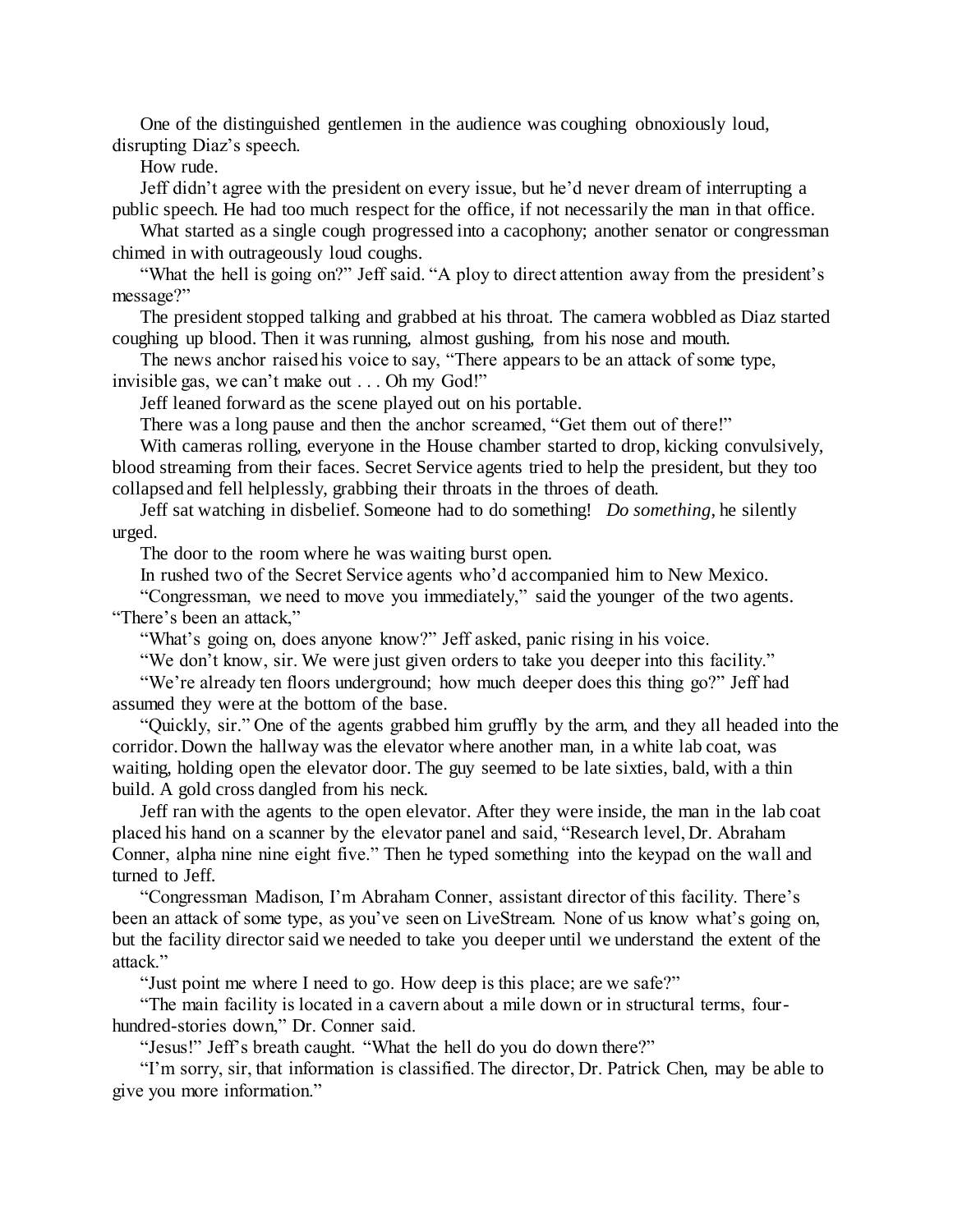As they descended deeper and deeper into the bowels of the research facility, Jeff wondered what was happening above. He pulled out his portable and immediately logged on to the Stream to get the latest report. The LiveStream from the Capitol was still running, but there was no movement from the House chamber. It had been maybe five minutes, five measly minutes, since the attack had started, but there appeared to be no survivors, at least from what he could make out on the feed.

*Jesus!* He couldn't believe this was happening.

The newscasters were trying to get information from a reporter on the scene outside the Capitol. She broke in with a panicked voice, saying, "Brian, it looks like there's been a vicious terrorist attack inside the Capitol, maybe focused on the House chamber. We're flying a camera drone in to get a better picture. Let's head over to that feed." She turned her head to sneeze.

She continued to sneeze and seconds later started to cough just as deeply and horribly as the president had moments earlier. She stared at the camera, eyes wide with horror, and coughed up thick, deep blood right into the lens. As the blood dripped down, obscuring the view, the reporter fell to the ground, clawing at her throat.

Behind the reporter, the typical large crowd of protestors had gathered to promote their various causes. People in that group started to bend over, choking and coughing horribly as well. Soon they were jerking in convulsive fits. The signs they'd been waving dropped to the ground like a forest of fallen trees. Some of the protestors tried to crawl when they hit the ground. They didn't get far and collapsed in bloody messes.

It was the most horrible scene of gore and agony Jeff had ever witnessed.

Finally the cameraman succumbed, dropping his camera but leaving it running. Soon all was quiet and there was no movement at all.

They were all dead.

*Jesus.*

Dr. Conner, his breathing rough, watched from over Jeff's shoulder. His face was pale. The Secret Service agents had pressed close, and their faces held the same shock Conner's showed. Jeff imagined he was just as white.

Conner started mumbling to himself. "It's actually happening," he said.

When he repeated himself, louder, and backed away. Jeff asked, "What do you mean? Did you know about this threat?"

Conner looked down for a second. Then his eyes went wide and he pulled out his own portable and frantically yelled into it, "Call Gwen!"

A woman answered, and Conner said, "Honey, remember what I told you last night? Get down to the safe room right now. You need—" He collapsed against the elevator's wall. "Why are you in the car? I told you to stay there the whole night." He was screaming, his face turning red and his eyes getting wider and more desperate.

"I can't hear you . . . What wreck? Just slow down. Where are you? Honey, where are you?" He started to cry. "No, honey, don't help them. Just turn around and get out of there! Gwen? Gwen!"

Rasping coughs spewed from the phone.

"Gwen, Gwen!" Conner screamed louder and wilder. He dropped his portable and reached over to the elevator pad. He tried to hit the button for a return to the ground level of the facility, but one of the Secret Service agents grabbed his arm and pulled it away.

"But I have to get my wife. I need to save her!" Conner screamed, tears flowing as he struggled with the agent.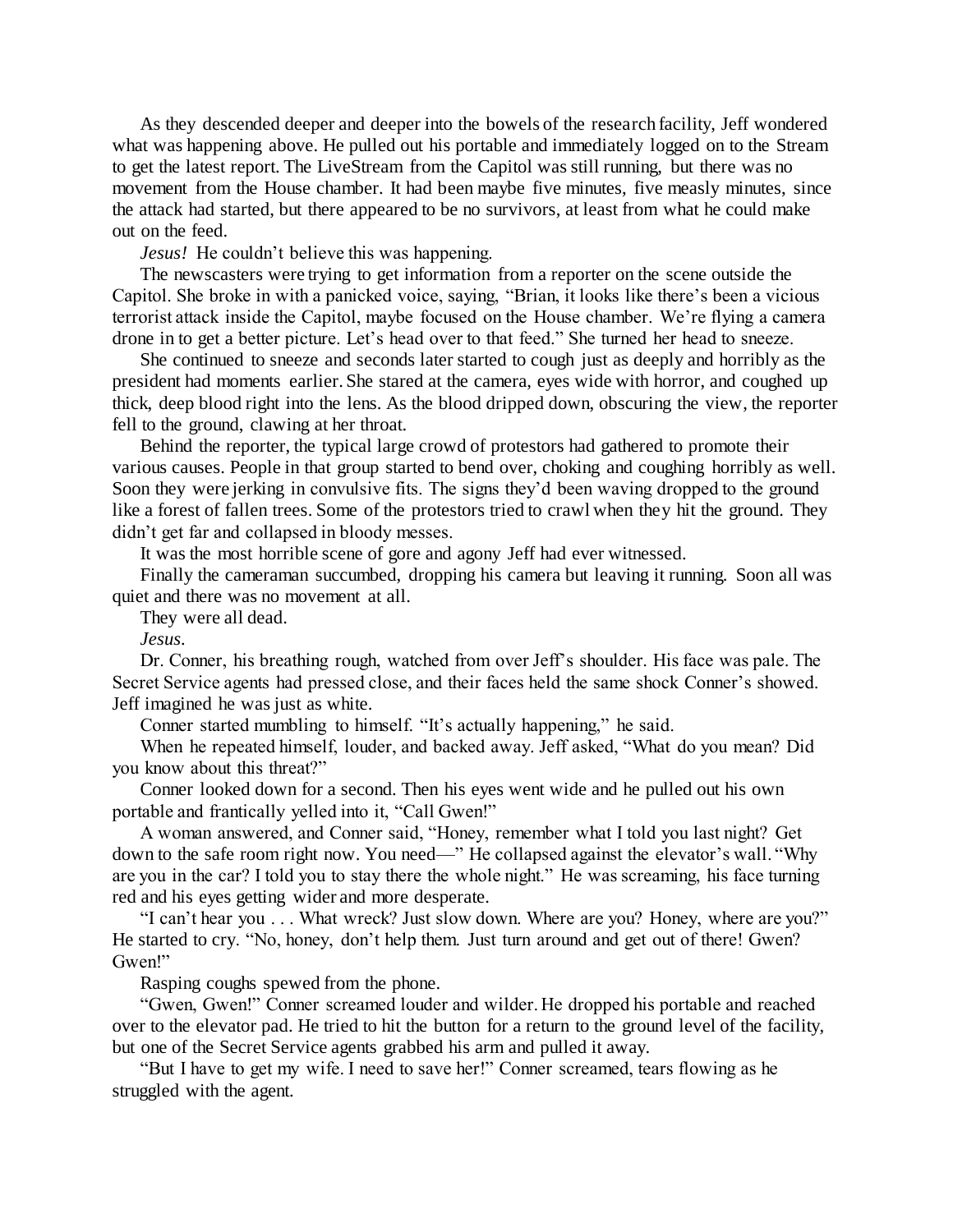"We have our orders," the agent—*Tom*—said. Jeff thought the agent's name was Tom. "We need to get the congressman to a secure location." Tom spoke sternly, but he was clearly shaken; his voice was cracking.

Conner made a sudden lunge for the agent's gun, but Tom was too quick and smacked his hand away. Then the other agent grabbed Conner from behind, putting him in a full nelson submission hold. Conner slumped down, still struggling. Then he started kicking and fighting violently.

Jeff moved to the far side of the elevator.

"No, no, let me go, you motherfuckers!" he yelled. "I need to get to the surface!" When he couldn't free himself, he spat furiously at the agents.

The elevator continued its smooth descent. Jeff tried to stay out of the way as best he could, but he easily understood why Conner was distraught. Jeff had no way of knowing if his own exwife and his son and daughter were okay. Virginia Beach, where they lived, was about four hours from Washington, D.C. It wasn't that close, but he didn't know the extent of the attacks. He didn't know where Dr. Conner's wife was driving, but he assumed she was nearby, probably right in Carlsbad. If they were being attacked here, then it could very well be happening all across the country, including in Virginia Beach.

Could it be that widespread? Why would terrorists target Carlsbad?

More unsettling was Dr. Conner's knowledge that something dangerous was going to happen, today specifically, and that he'd apparently had built a safe room for his wife to hide in. Jeff needed to find out more, but first he needed to call his ex-wife and check on Amanda and Aiden. His hands shook as he called her portable, but it went straight to voicemail.

What the hell was going on out there?

He tried to make eye contact with Tom, but the man was busy with Conner. The other agent stared at the wall, eyes unblinking. The elevator stopped and the doors opened to reveal a long hallway. They all stepped out and the elevator slammed shut behind them. As they walked forward an alarm began to sound.

"What about him?" Jeff asked, gesturing toward the doctor.

Tom said, "I'm going to let you go now, and you can do whatever you want. Just don't go for my gun again, or I'll take you into custody."

Conner's head tipped forward and his shoulders slumped. "There's nothing I can do now," he said in a soft, defeated voice. "The alarm has sounded, so the facility is in lockdown. The elevators no longer work; no one can go in or out." He inhaled a long breath and lifted his head. "Let's find Dr. Chen. Perhaps he can tell us more."

They walked the length of the hallway and opened the doors at the end. As they entered, Jeff was overwhelmed. Spreading out as far as he could see was a sprawling base built under a cavernous dome of smooth rock. He couldn't take it all in immediately, but it looked to be the size of two or three football fields, with a roof rising several stories.

The base—what he was looking at *had* to be the main base, the heart of the facility—was mostly quiet. There was activity, however, centered on a large white dome in the middle of the cavern where welding sparks were flying. A variety of metal tubes, pipes, circuits, and other pieces of plastic and glass protruded from the dome, and trails of steam hissed out from the bottom. The dome was connected to a metal pipeline that extended around the entire underground structure and outward, into the rocky cavern that surrounded everything. Around the center dome were several smaller buildings and one three-story tower that looked like a command center.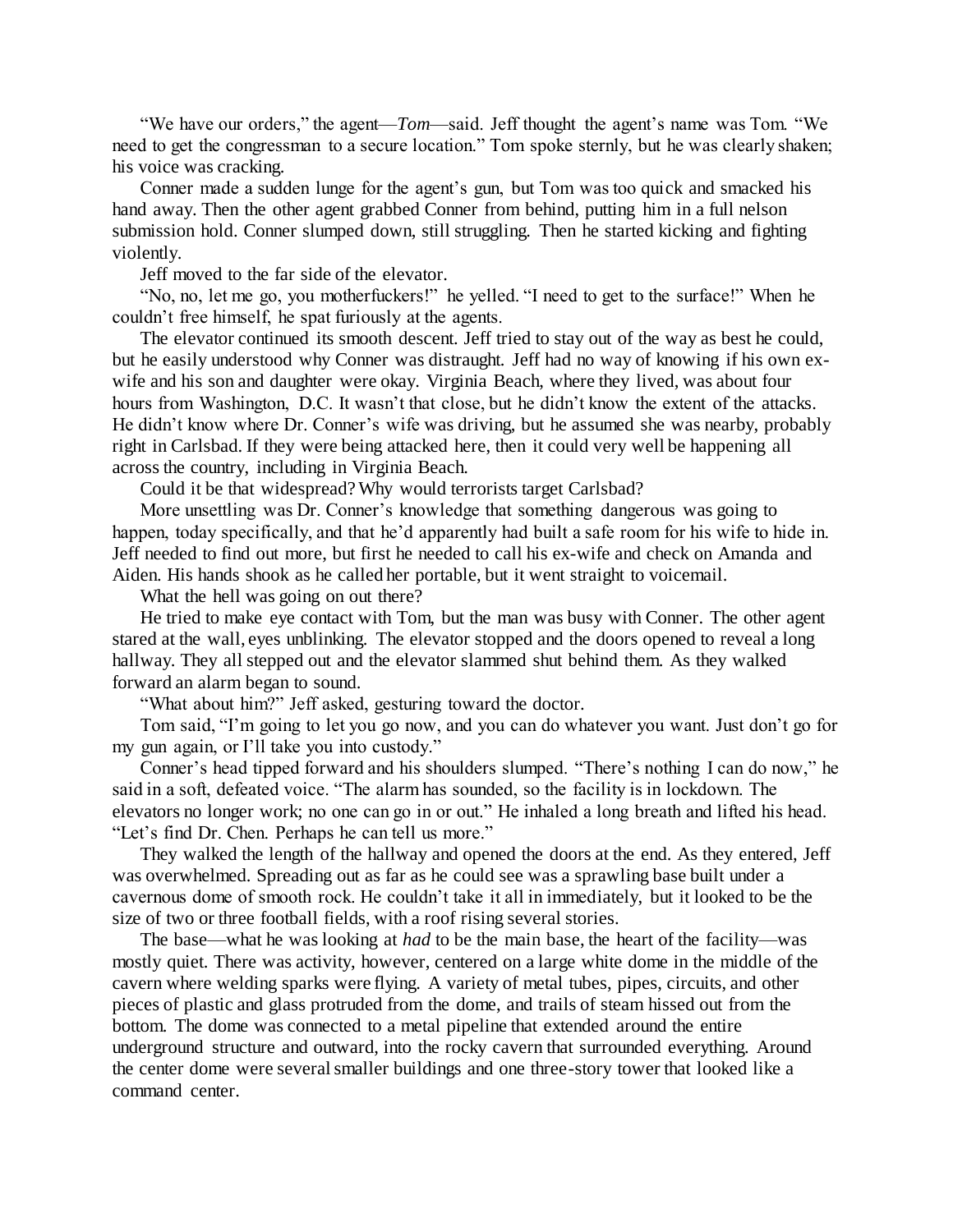As they walked, men in white coats sped by in small golf carts and on Segways.

It was an amazing sight this deep underground, cut into the limestone cavern in New Mexico. Jeff didn't know how much more he could absorb.

Dr. Conner gestured at the huge development before them. "Mr. Madison, welcome to the Chronos Project. We should find Dr. Chen in the control tower."

As they walked, mobiles began pinging like a symphony orchestra as techs and scientists and whatever else they were started getting messages from outside. Shocked looks spread from face to face. A woman screamed. Several people ran for the closed doors leading to the elevator. An argument broke out between two men in white coats and two security guards who'd apparently recently been stationed at the elevators.

Jeff could feel the tension and panic spread as he, Dr. Conner, and the two Secret Service agents hustled toward the control tower.

"Are we locked in here?" Jeff asked.

"The facility is designed to go into automatic shutdown in case of an outside emergency," Conner said. "We have our own fuel source and enough food and water to last for up to a year. We also recycle our own air using the hydroponics lab we constructed in an adjacent chamber." He had himself under control, at least momentarily, and was acting more rationally now. But his voice was still rough, and his eyes were glassy.

"I hope your Dr. Chen can shed light on what's happening. Otherwise he's going to have a riot on his hands with people trying to get out of here," Jeff said. "If you guys knew something was going to happen, and from what I've seen and heard, you did, why didn't you warn the rest of us?"

"Dr. Chen mentioned a few days ago that there was the possibility of an attack, but we had no idea of its nature or scale. The terrorist attack on Washington caught us by surprise."

"Right . . . So what about the safe room you had for your family?"

"I tend to worry more than most people. And I like to be prepared for any contingency. Even the remote ones. My wife, on the other hand, thinks nothing could ever happen to her and that my prognostications are just fairy tales." He paused to press his hand to his heart. "I should've done more to convince her." His voice trailed off, a tear rolled down his cheek, and he looked desperately to the cavern's roof, as if pleading with the heavens to roll back time.

They finally reached the tower and entered an elevator. The smell of fresh paint was still in the air as the elevator gently rose from the ground floor. The busy sounds outside were closed off and they were all left with their own thoughts until a man greeted them when the doors opened.

"Abe, thank God you're here and safe."The speaker was a tall, wiry, olive-skinned man with thick white hair. His accent was slightly British. He had western European features, with a thick jaw and long face, but his eyes were slanted and dark, declaring his Asian ancestry. He looked to be about seventy. "And this gentleman?" he asked, pointing rudely at Jeff.

"Congressman Jeff Madison at your service," Jeff said, extending his hand, pressing his lips together, and nodding in acknowledgment of the gravity of their circumstances.

In return, he got a glare rather than a handshake.

"I thought the vice president was going to be here. What the hell happened?" The man actually yelled at Conner.

"I don't know. When I went to the waiting room, he was the only one there."

Tom, who'd followed at Jeff's heels the whole way, said, "Dr. Chen, I presume?" "Who else would I be?"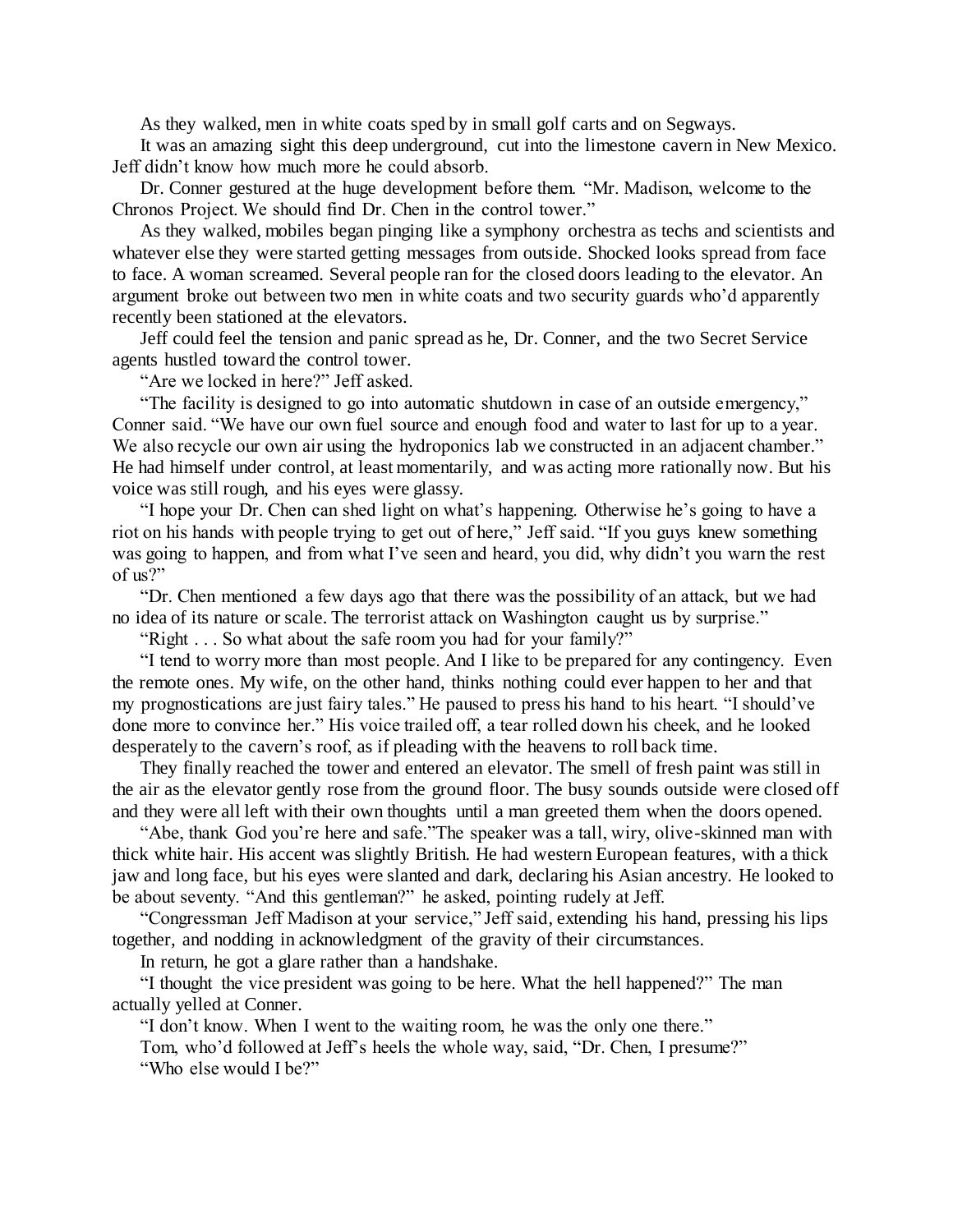"The vice president had a last-minute change of plans and is currently on Air Force Two being taken to another location. We were sent here to guard Congressman Madison. We don't have knowledge of the vice president's current location."

Dr. Chen snorted. "Last-minute fuck-ups." He turned abruptly and marched over to the bank of computer screens and started giving orders to the scientists and technicians in the control room. Then he pressed a button and leaned toward a microphone.

"Men and women of Project Chronos, I've sure you've all seen the news on the Stream by now. We're closely monitoring the situation. I will be talking with Defense Command momentarily to find out more information. In the meantime, do not panic. Return to your duties. Final preparations need to be completed very quickly now, and I need everyone to focus. Remember, the work we are doing could save everyone. I'll keep you posted as I find out more."

Down below, on the other side of large glass panels, a dozen or so people looked up at the control tower as if God himself had just spoken from the clouds. After Chen's speech, a few of the scientists were still sobbing and milling around; however, most folded away their portables and shuffled back to whatever tasks they'd been working on.

"I think it's time you told me what the hell this project is and how Dr. Conner here knew that something horrible was going to happen today." Jeff was pissed off, and the tension of the last few minutes was wearing down his patience.

"I'm sorry, Congressman, but you don't have clearance to know any more, and you've already seen too much as it is," Chen replied, thrusting his hand dismissively toward Jeff. "I don't mean to be rude, but I've got a lot on my plate. We have a conference room downstairs where you can wait until things settle down."

Jeff had no intention of being so cavalierly dismissed. He'd just watched the entire Congress and the president die horrific deaths. He couldn't get in touch with his ex-wife and son and daughter. People were dying outside the Capitol building and around Washington. He didn't want to be stuck in some damned conference room while the action was clearly centered right where he was now.

"With all due respect, Dr. Chen, I think I'll wait right here. As a representative of the U.S. government, I have the right to monitor this situation, and it seems you have just the information I need streaming right into this high-tech control room."

"As you wish," Chen said, rushing off to another work station. He was obviously not willing to argue or waste time on Jeff. "Just stay out of the way."

Jeff looked around the control room and saw maybe twenty workstations, about half of which were filled with scientists. Each workstation had one or two large computer screens flashing information. Some of the screens showed the large domed device—or parts of it—in 3D detail, with pop-up data boxes streaming numbers and other engineering information that Jeff didn't understand. Several other screens showed data from around the world, including proprietary feeds from news agencies and LiveStream.

LiveStream, developed about twenty years earlier, allowed any user with a mobile device to instantaneously stream video and audio to the web. It became so popular that now all devices were equipped with it. Basically, everyone had their own personal TV station broadcasting their life as it unfolded. With millions of LiveStreams hitting the net, search engines had been developed to sort through the broadcasts. Viewers could find just about anything on the stream and watch every second of someone's life, from the lives of pro athletes to accountants. There were even pet streams that allowed viewers to follow dogs around all day, if that was their interest.